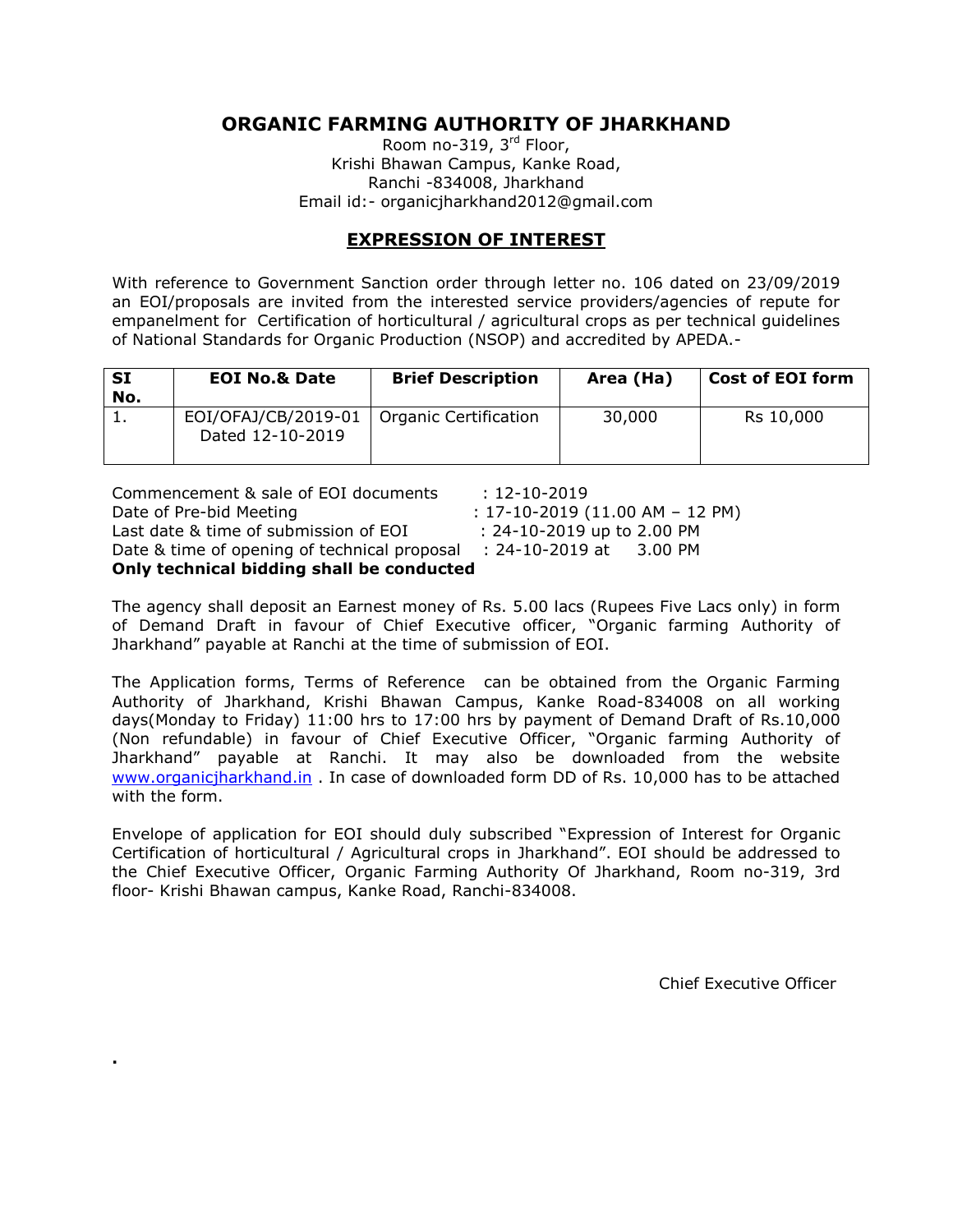# **Technical Proposal**

EOI/proposals are invited from the interested service providers/agencies of repute for empanelment for the Certification of horticultural / agricultural crops as per technical guidelines of National Standards for Organic Production (NSOP) and accredited by APEDA. The selection will be through technical bid only.

#### **Minimum Eligibility Criteria:-**

- 1. The Agency should be accredited with NAB/APEDA under NPOP & USDA-NOP
- 2. The Agency having minimum eight years experience in organic certification of agricultural / horticultural produce in india under NPOP / USDA-NOP regulations.
- 3. Total Volume of work done and registered certification area should be not less than 50,000 hectares with minimum 25,000 registered farmers. (Attach supporting documents from tracenet system of APEDA)
- 4. Average annual turnover of last three financial year (2016-17, 2017-18 & 2018-19) should not be less than 1 Crore.
- 5. Audited balance sheet along with IT return should be submitted for the last three financial years (2016-17, 2017-18 & 2018-19)
- 6. Bidder shall submit an affidavit on Rs 100 non judicial stamp from Notary that "the company has never been blacklisted / terminated / suspended by any State or Union Government."
- 7. The agency having minimum two work order in past for organic certification programme (NPOP) from any state or union government.
- 8. Agency must have registered under GST
- 9. Preference will be given to those agencies which has earlier experience in NPOP / NOP certification of ICS projects in Jharkhand. (certificate enclosed)

The interested bidders should submit the following documents / details in support of their claim:-

- i. Application form duly filled up
- ii. Application fee & EMD
- iii. Company Registration certificate along with bylaws/deed
- iv. Accreditation Certificate of NPOP & NOP
- v. Audited balance sheet of last three year's
- vi. IT-Return of last three years
- vii. PAN
- viii. GST Registration certificate
- ix. Proof of 8 years experience in organic certification (Scope certificate attached)
- x. Total Volume of work done (Attach proof)
- xi. Total no. of registered farmer's (Attach proof)
- xii. Affidavit
- xiii. Government work order
- xiv. List of Auditor's & certifier's with qualifications
- xv. Experience in Grower's Group certification in Jharkhand, if any
- xvi. Any other relevant documents, please specify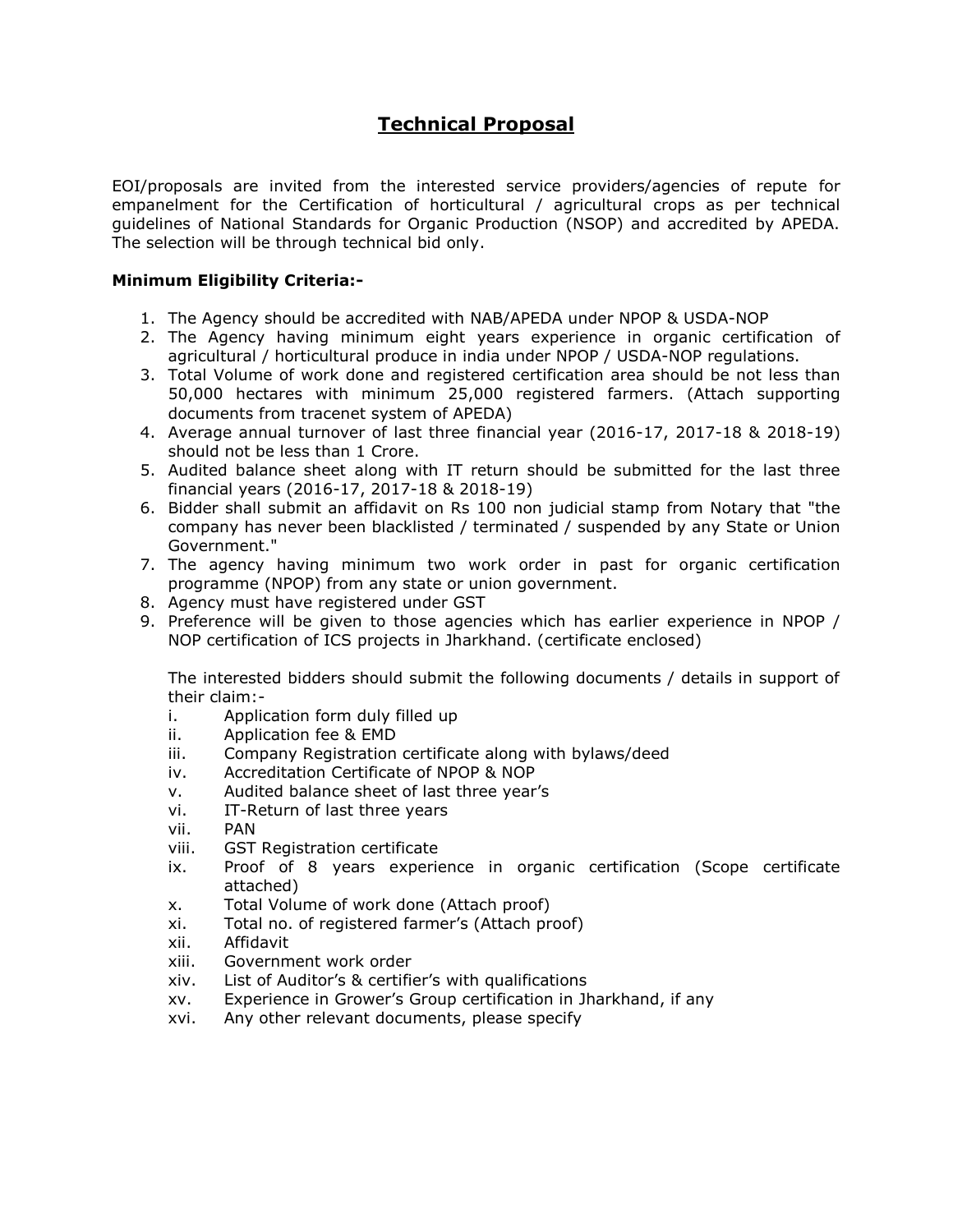#### **Terms and Conditions:**

- 1. The agency should have competent and technically qualified staff with experience in organic inspection & certification process. Staff should be familiar with local language.
- 2. The Certification Agency must certify as per the NPOP / USDA system
- 3. The Certification Agency must inspect farmer's area under NPOP guideline.
- 4. The bids will be scrutinized by a committee, who will have the right to short list the agencies based on the requirement. The selected agency may be invited for making a power point presentation before the team of experts. Based on the above matters, the final selection will be made.
- 5. The successful agency shall, within 14 days of having been called by notice, execute a formal agreement on stamp paper worth Rs. 100/- in the prescribed format and the cost shall be borne by the successful bidder
- 6. The scheme will be implemented in selected 24 districts (Ranchi, Gumla, Ramgadh, Hazaribagh, Saraikela, Latehar, Deoghar, Lohardaga, Simdega, East Singhbhum, West Singhbhum, Bokaro, Dumka, Dhanbad, Giridih, Pakud, Khunti, Sahebganj, Jamtara, Palamu, Koderma, Godda, Chatra, Garhwa) covering 30,000 ha area of Jharkhand State.
- 7. The rate approved is Rs 700/ha/Yr (Rupees seven hundred per hectare per year) inclusive of all taxes as applicable.
- 8. Once the successful bidder has accepted the rate, there will not be any upward revision of the accepted rates on account of the price escalation during the currency of the contract period. Successful bidder is required to sign a MOU with Organic farming Authority of Jharkhand accepting all the clauses incorporated in the said MOU.
- 9. After empanelment the issuance of work order will be decided by Chief Executive Officer, Organic Farming Authority of Jharkhand and shall be final in all respects.
- 10. If the agency fails to meet the objectives, conditions, quality parameters of NPOP/NOP Norms the agreement will be void. The agency will be black listed and payment cut or penalty will be imposed.
- 11. Agency who has earlier experience in ICS Group certification (NPOP) in Jharkhand.
- 12. The EOI is valid for three years or till project period.
- 13. Chief Executive Officer, Organic Farming Authority of Jharkhand reserve the right to accept or reject any or all application without giving any explanation. Further, the undersigned also reserves the right to accept/ reject/ modify any or all proposals without assigning any reason thereof.
- 14. In case of any dispute the decision of Chief Executive Officer, Organic Farming Authority of Jharkhand will be final and the jurisdiction shall be Ranchi only.

#### **Role and responsibility of Empanelled agency**

- Review of application for certification according to NPOP Equivalence to regulation (EC No. 834/2007) and regulation (EC No. 889/2008) of organic production and handling system plan
- $\triangleright$  Registration of farmer's group
- On-site inspection of the production unit of ICS (Grower's Group)
- $\triangleright$  Inspection report preparation after proper verification of farmer's field
- Review of inspection report & upload inspection data in tracenet system of APEDA
- $\triangleright$  Risk Assessment analysis
- $\triangleright$  Certification of horticultural / agricultural produce as per the NPOP/NOP guideline
- $\triangleright$  Issuance of scope certificate within time bound frame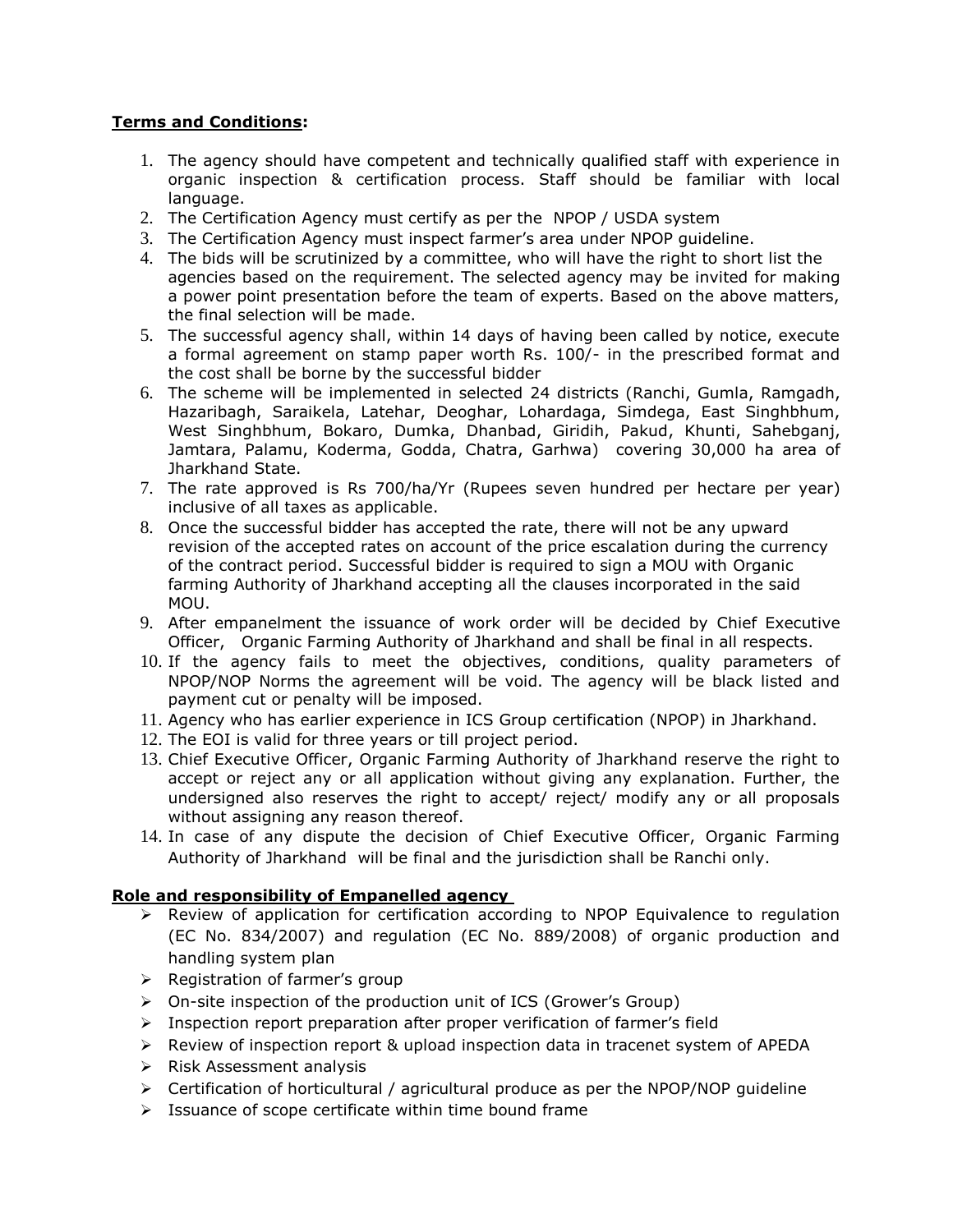### **Guideline for submitting the proposals:**

#### **A. General guideline**

The interested agency are required to submit the proposal as per the guidelines and formats detailed out in the following paras:-

1. Submission of proposal: The original technical proposals and earnest money to be deposited in form of Demand draft should be placed in a sealed envelope clearly marked "Technical proposal". This outer envelope shall bear the submission address, reference number and title of the assignment and be clearly marked "Do not open, except in presence of Official Appointed".

2. The Agency shall be required to accomplish entire activities as per the time bound completion schedule.

3. EOI documents must be spirally binded and each page and forms of the technical proposal must be in numbered, stamped and signed by the authorized to signatory of the organization

#### **B. Evaluation of technical bid / Proposal**

All the technical bids / proposals will be evaluated by giving the marks in the following way. The agency who will obtain minimum 60 marks will be recommended for the selection and empanelment of the agencies working as certification agencies for Jharkhand.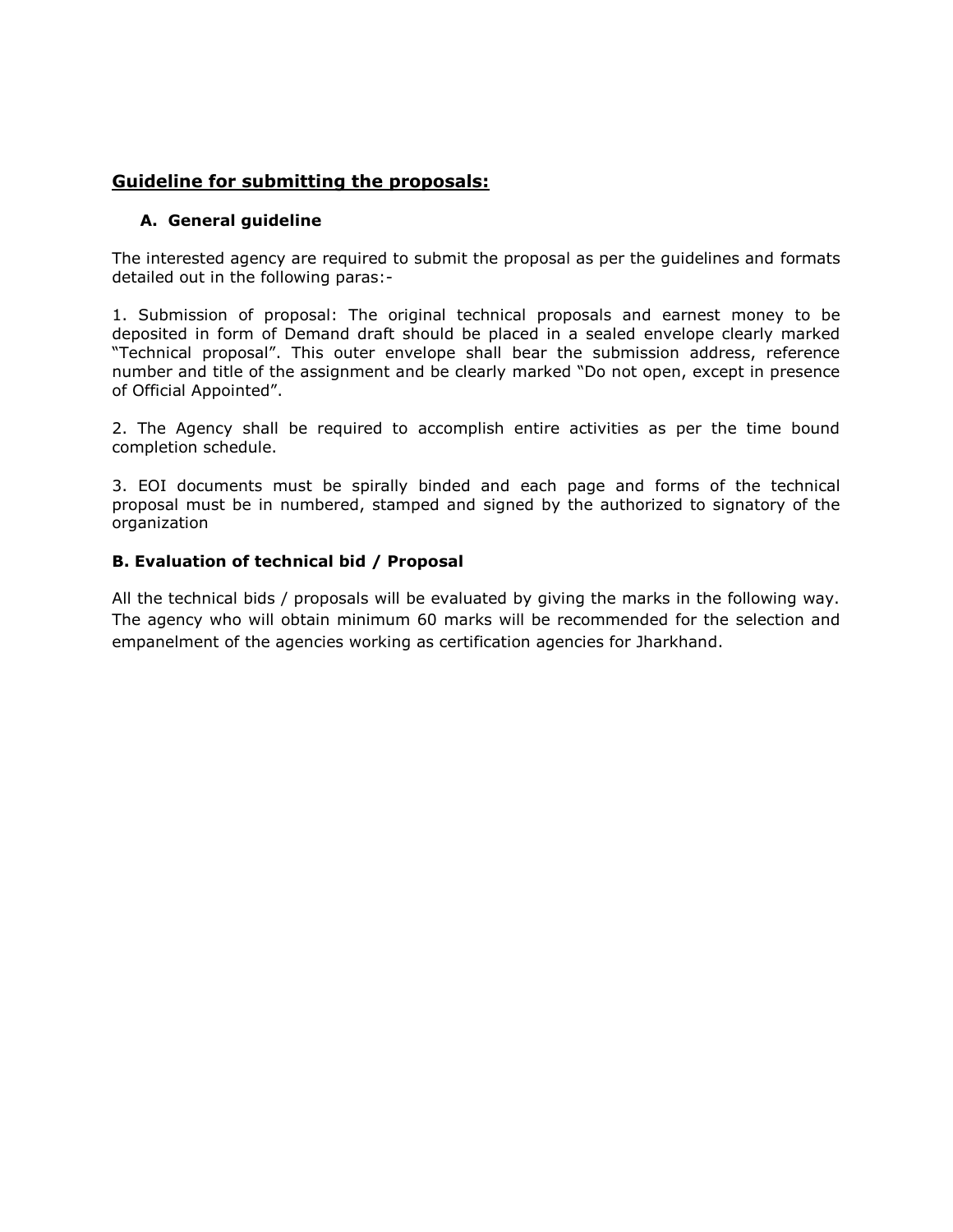| <b>SI</b><br>No. | <b>Standard</b>                                                                                                                                                                | <b>Item wise</b><br><b>Maximum</b><br>marks | <b>Marks</b><br>obtained |
|------------------|--------------------------------------------------------------------------------------------------------------------------------------------------------------------------------|---------------------------------------------|--------------------------|
| 1.               | Work experience in organic certification<br>(NPOP/NOP)<br>8 - 10 yrs experience<br>i. I<br>ii.<br>$>10 - 12$ yrs experience<br>> 12 yrs experience<br>iii.                     | 05<br>10<br>20                              |                          |
| 2.               | Total Registered area under NPOP / NOP (In Ha)<br>$50,000 - 1,00,000$ Ha<br>i.<br>$\mathbf{ii}$ .<br>$>1,00,000 - 2,00,000$ Ha<br>iii.<br>$>2,00,000$ Ha                       | 05<br>10<br>15                              |                          |
| 3.               | Total no. of registered farmer's under NPOP<br>certification<br>$25,000 - 50,000$<br>i.<br>$50,001 - 1,00,000$<br>$\mathbf{ii}$ , $\mathbf{iii}$<br>More than 1,00,000<br>iii. | 05<br>10<br>15                              |                          |
| 4.               | Average annual turnover of last three financial<br>years (2016-17, 2017-18, 2018-19)<br>$1 Cr - 2 Cr$<br>i. a<br>$>2$ Cr - 10 Cr<br>ii. T<br>iii.<br>More than 10 Cr           | 10<br>15<br>20                              |                          |
| 5.               | Work Experience with Government project<br>for<br>organic certification program (NPOP)<br>2 work order<br>i. a<br>ii.<br>$3 - 5$ work order<br>> 05 work order<br>iii.         | 05<br>07<br>10                              |                          |
| 6.               | Experience in inspection / certification of organic<br>projects at international level                                                                                         | 10                                          |                          |
| 7.               | Minimum 3 years Work experience in organic<br>certification (NPOP / NOP) of ICS Projects in<br>Jharkhand                                                                       | 05                                          |                          |
| 8.               | Work experience in organic certification (NPOP)<br>with OFAJ Projects in Jharkhand                                                                                             | 05                                          |                          |
|                  |                                                                                                                                                                                | <b>Total</b>                                |                          |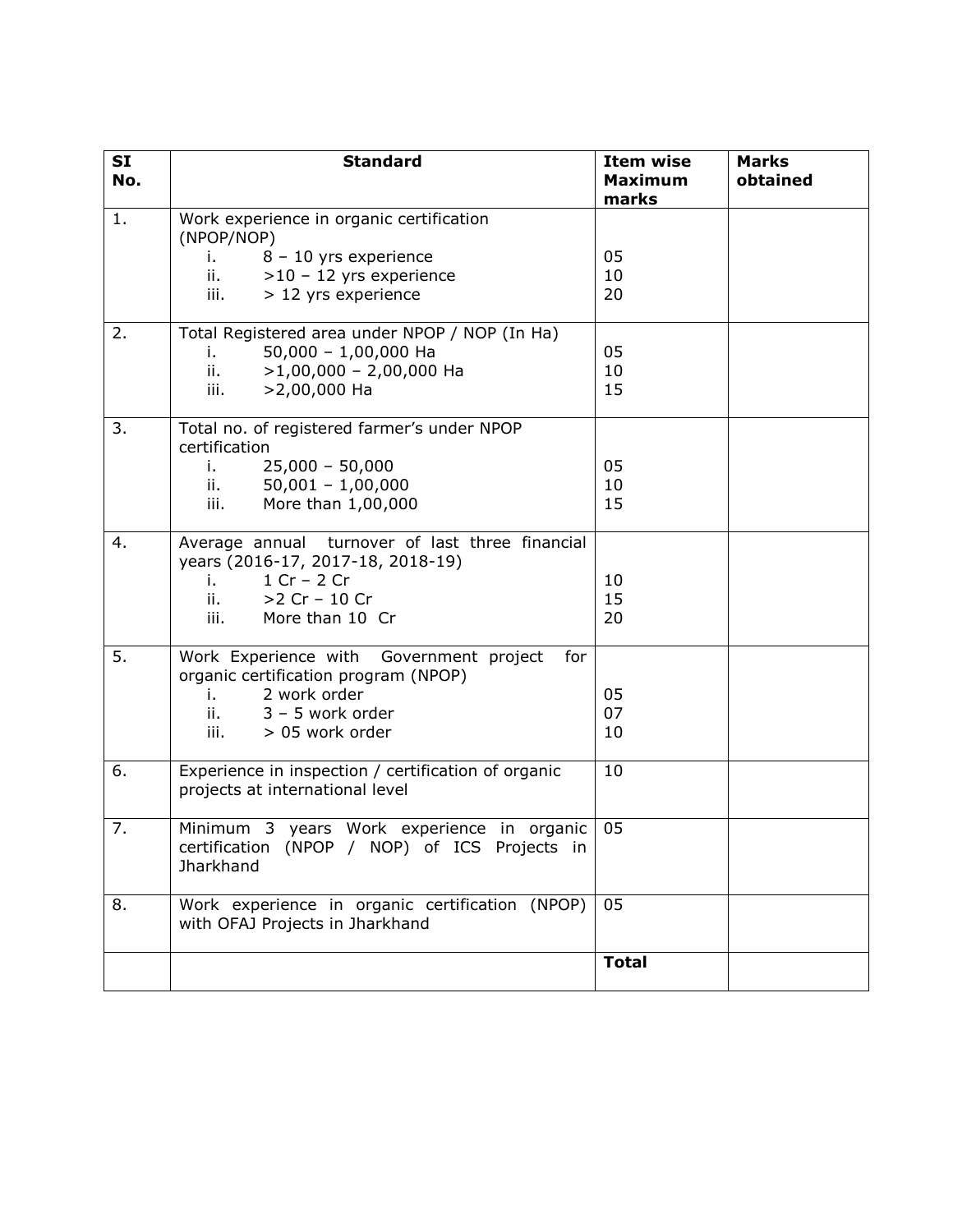#### **C. Empanelment procedure of Agency / Firm**

- i. The technical bid will be scrutinized by the evaluation committee and those firm/agency that will fulfil the minimum eligibility criteria will be evaluated on the basis of scoring criteria.
- ii. The agency will also have to submit a proposal in hard copy that how the present job shall be accomplished in Jharkhand. The agency will indicate the preference for area of operation in the project proposal.

#### **D. Important dates for submission of proposals**

- i. Last date for submission of proposal to The Chief Executive Officer, Organic Farming Authority of Jharkhand, Room no. 319, 3<sup>rd</sup> Floor, Krishi Bhawan Campus, Kanke Road, Ranchi -834008 on 24-10-2019 up to 2.00 PM
- ii. Date of opening of Proposal :- 24-10-2019

#### **E. Venue for pre-bid meeting**

Meeting will be held in the office of the Chief Executive officer, Organic Farming Authority of Jharkhand, Room no.319, 3<sup>rd</sup> Floor, Krishi Bhawan Campus, Kanke road, Ranchi- 834008 on dated 17-10-2019 at 11.00 AM.

#### **F. Venue for Opening of technical proposal**

Meeting will be held in the office of the Chief Executive officer, Organic Farming Authority of Jharkhand, Room no.319, 3<sup>rd</sup> Floor, Krishi Bhawan Campus, Kanke road, Ranchi- 834008 on dated 24-10-2019 at 3.00 PM.

Chief Executive Officer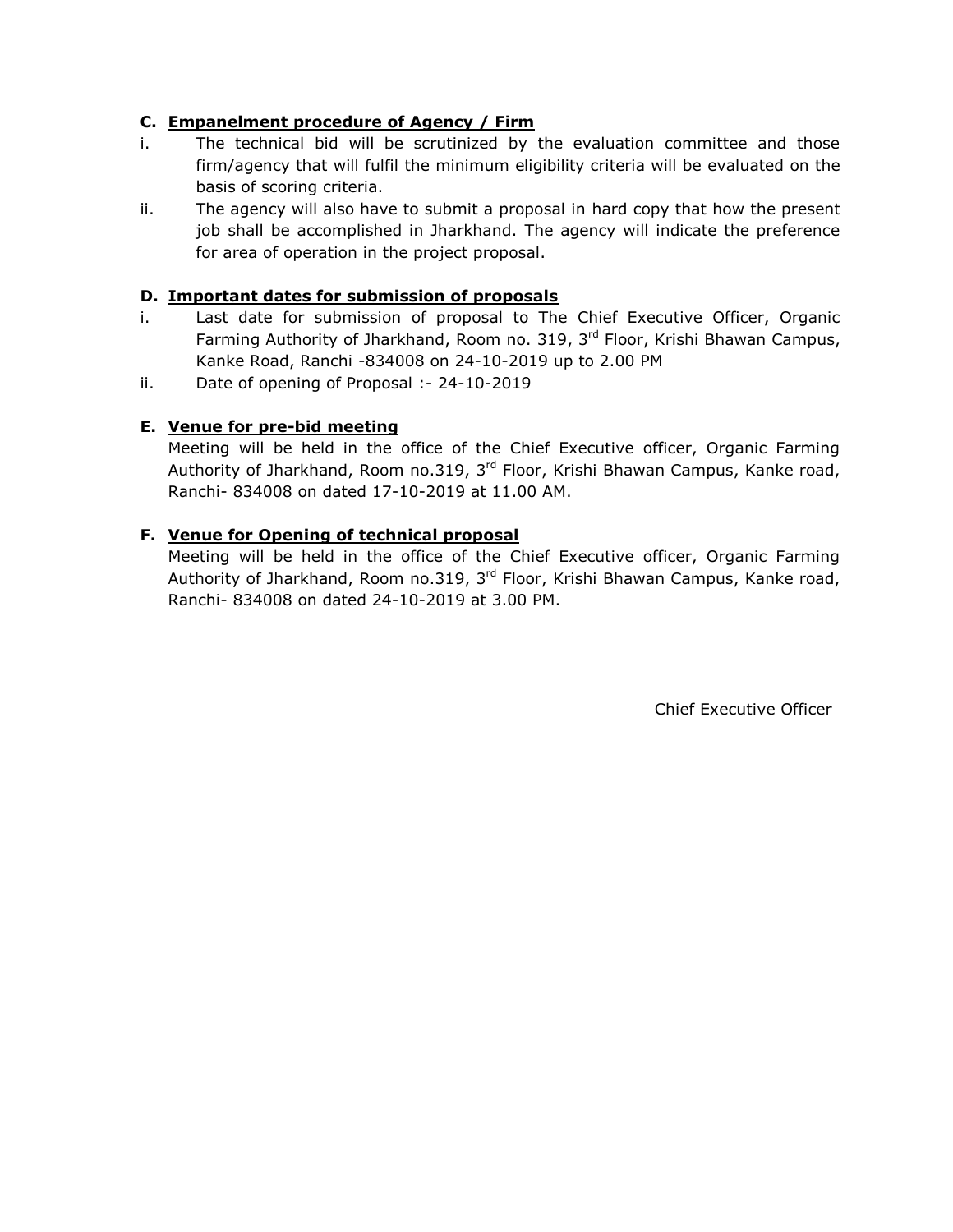# **APPLICATION FORM**

#### **Technical Bid for selection and empanelment of Agencies for organic certification of horticultural / agricultural produce in the state of Jharkhand**

| <b>SI</b><br>No. | <b>Particulars</b>                                                                                                                                                                                             | <b>Write</b><br>details<br>and<br>proof/supporting<br>required | attach<br>the<br>documents | Page<br>number<br>of<br>document |
|------------------|----------------------------------------------------------------------------------------------------------------------------------------------------------------------------------------------------------------|----------------------------------------------------------------|----------------------------|----------------------------------|
| 1.               | Name of Agency/Organization                                                                                                                                                                                    |                                                                |                            |                                  |
| 2.               | Address of the<br>Agency /<br>Organization                                                                                                                                                                     | $\sim$                                                         |                            |                                  |
| 3.               | Head office<br>Address<br>Phone No.<br>Email ID<br>Mobile No.of Head office I/c                                                                                                                                |                                                                |                            |                                  |
| 4.               | Registration Certificate of the<br>organization                                                                                                                                                                |                                                                |                            |                                  |
| 5.               | Authorization letter/Power of<br>Attorney (if applicable)                                                                                                                                                      |                                                                |                            |                                  |
| 6.               | Type of Accreditations (NPOP,<br>NOP, etc) taken from different<br>agencies                                                                                                                                    |                                                                |                            |                                  |
| 7.               | of<br><b>PAN</b><br>No.<br>the<br>agency<br>(certificate attached)                                                                                                                                             |                                                                |                            |                                  |
| 8.               | GST registration No.<br>(certificate attached)                                                                                                                                                                 |                                                                |                            |                                  |
| 9.               | 08 or more than 08 years work<br>Experience<br>in<br>organic<br>certification under NPOP / NOP<br>(enclose certificate)                                                                                        |                                                                |                            |                                  |
| 10.              | Total registered Area<br>under<br>certification (In Ha)- (Enclose<br>proof)                                                                                                                                    |                                                                |                            |                                  |
| 11.              | Total no. of registered farmer's<br>under certification (Enclosed<br>proof)                                                                                                                                    |                                                                |                            |                                  |
| 12.              | Available Manpower<br>Total Inspectors and Auditors<br>roll for carrying<br>on<br>out<br>inspection with qualification.<br>Please attach organizational<br>chart and CV of principal<br>workers of the company |                                                                |                            |                                  |
| 13               | Average Annual turnover of<br>last 03 years of Agency<br>(Audited<br>sheet<br>balance<br>attached)                                                                                                             |                                                                |                            |                                  |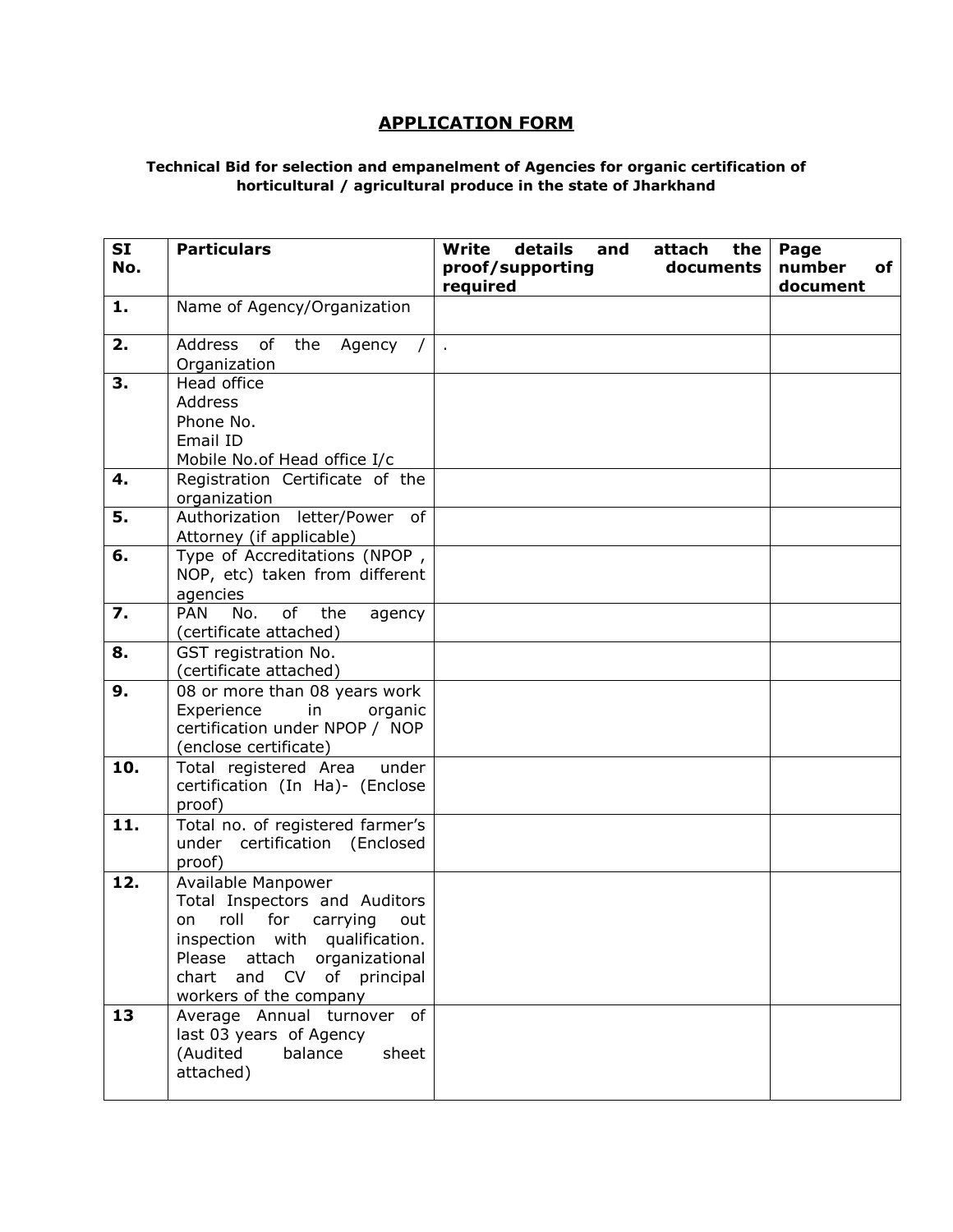| 14 |                                | Affidavit about black listing,   Affidavit should be made on Rs 100 non |  |
|----|--------------------------------|-------------------------------------------------------------------------|--|
|    | termination, suspended etc.    | judicial stamp paper                                                    |  |
| 15 | Earnest Money (EMD)<br>of      |                                                                         |  |
|    | Rs.5,00,000/- with DD No. and  |                                                                         |  |
|    | date or exemption certificate. |                                                                         |  |
| 16 | Latest 03 years of Income tax  |                                                                         |  |
|    | return(Document enclosed)      |                                                                         |  |
| 17 | Experience in Government       |                                                                         |  |
|    | project, if any                |                                                                         |  |
| 18 | Any other Credentials in the   |                                                                         |  |
|    | Subject Area                   |                                                                         |  |

We understand that if the details given in EOI document submitted herewith by us and the support of claims made above if found to be untrue/untenable or unverifiable or both, bid may be rejected without any reference to us and the concern authority of OFAJ has right to forfeited the EMD amount and take necessary legal action against our organization.

> Signature of the bidder/authorized person (With official seal)

Date :-

Place:-